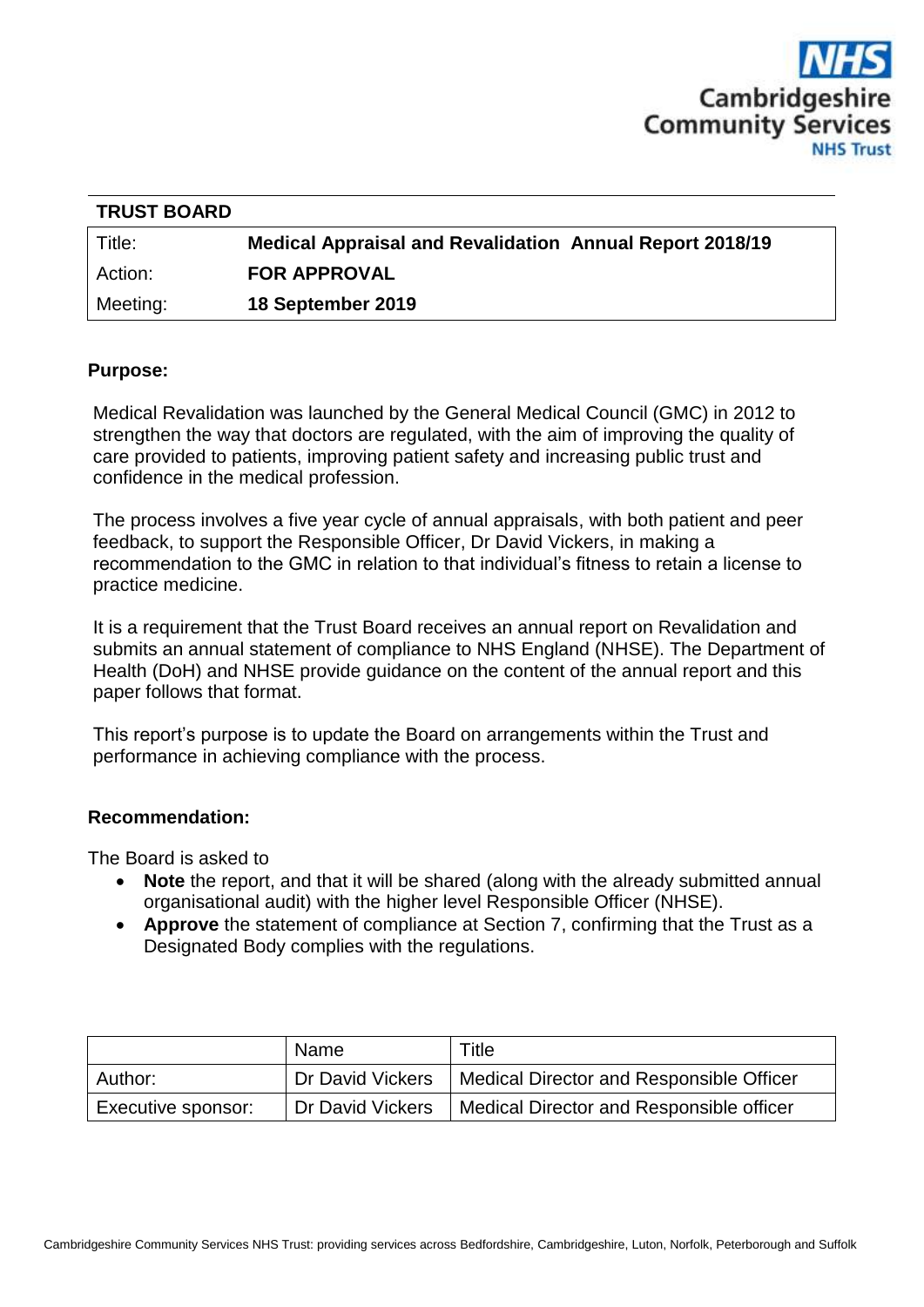### **Trust Objectives**

| <b>Objective</b>                     | How the report supports achievement of the Trust<br>objectives:                                                                                                                                     |  |  |  |  |
|--------------------------------------|-----------------------------------------------------------------------------------------------------------------------------------------------------------------------------------------------------|--|--|--|--|
| Provide outstanding care             | Medical revalidation is a means of assessing and<br>reconfirming that doctors are up to date and fit to<br>practice and thereby in the best position to provide safe<br>and effective patient care. |  |  |  |  |
| Collaborate with other organisations | Not relevant to this paper                                                                                                                                                                          |  |  |  |  |
| Be an excellent employer             | Medical revalidation is a means of assessing and<br>reconfirming that doctors are up to date and fit to<br>practice and thereby in the best position to provide safe<br>and effective patient care. |  |  |  |  |
| Be a sustainable organisation        | Not relevant to this paper                                                                                                                                                                          |  |  |  |  |

# **Trust risk register N/A**.

# **Legal and Regulatory requirements:**

The Medical Profession (Responsible Officers) Regulations, 2010 (as amended 2013) The General medical Council (Licence to Practise and Revalidation) Regulations 2012

#### **Previous Papers:**

| Title:                                           | <b>Date Presented:</b> |
|--------------------------------------------------|------------------------|
| <b>Medical Appraisal and Revalidation Report</b> | September 2018         |

# **Equality and Diversity implications:**

| Objective                                                                                                                                                              |                   |                        |                                                               | How the report supports achievement of<br>objectives:         |              |                                  |     |                       |
|------------------------------------------------------------------------------------------------------------------------------------------------------------------------|-------------------|------------------------|---------------------------------------------------------------|---------------------------------------------------------------|--------------|----------------------------------|-----|-----------------------|
| Achieve an improvement in the percentage of<br>service users who report that they are able to<br>access the Trust services that they require.                          |                   |                        |                                                               | There are no specific equality and diversity<br>implications. |              |                                  |     |                       |
| To introduce people participation in our diversity<br>and inclusion initiatives to capture the<br>experience of hard to reach/seldom<br>heard/varied community groups. |                   |                        |                                                               | There are no specific equality and diversity<br>implications. |              |                                  |     |                       |
| Introduce Disability Passport Scheme to record<br>agreed reasonable adjustments                                                                                        |                   |                        | There are no specific equality and diversity<br>implications. |                                                               |              |                                  |     |                       |
| To utilise the diverse experience and<br>backgrounds of our Trust Board members in<br>promoting an inclusive culture.                                                  |                   |                        | There are no specific equality and diversity<br>implications. |                                                               |              |                                  |     |                       |
| Are any of the following protected characteristics impacted by items covered in the paper                                                                              |                   |                        |                                                               |                                                               |              |                                  |     |                       |
| Age                                                                                                                                                                    | <b>Disability</b> | Gender<br>Reassignment | Marriage and<br>Civil<br>Partnership                          | Pregnancy<br>and<br>Maternity                                 | Race         | Religion<br>and<br><b>Belief</b> | Sex | Sexual<br>Orientation |
|                                                                                                                                                                        |                   |                        |                                                               |                                                               | $\mathbf{I}$ |                                  | П   |                       |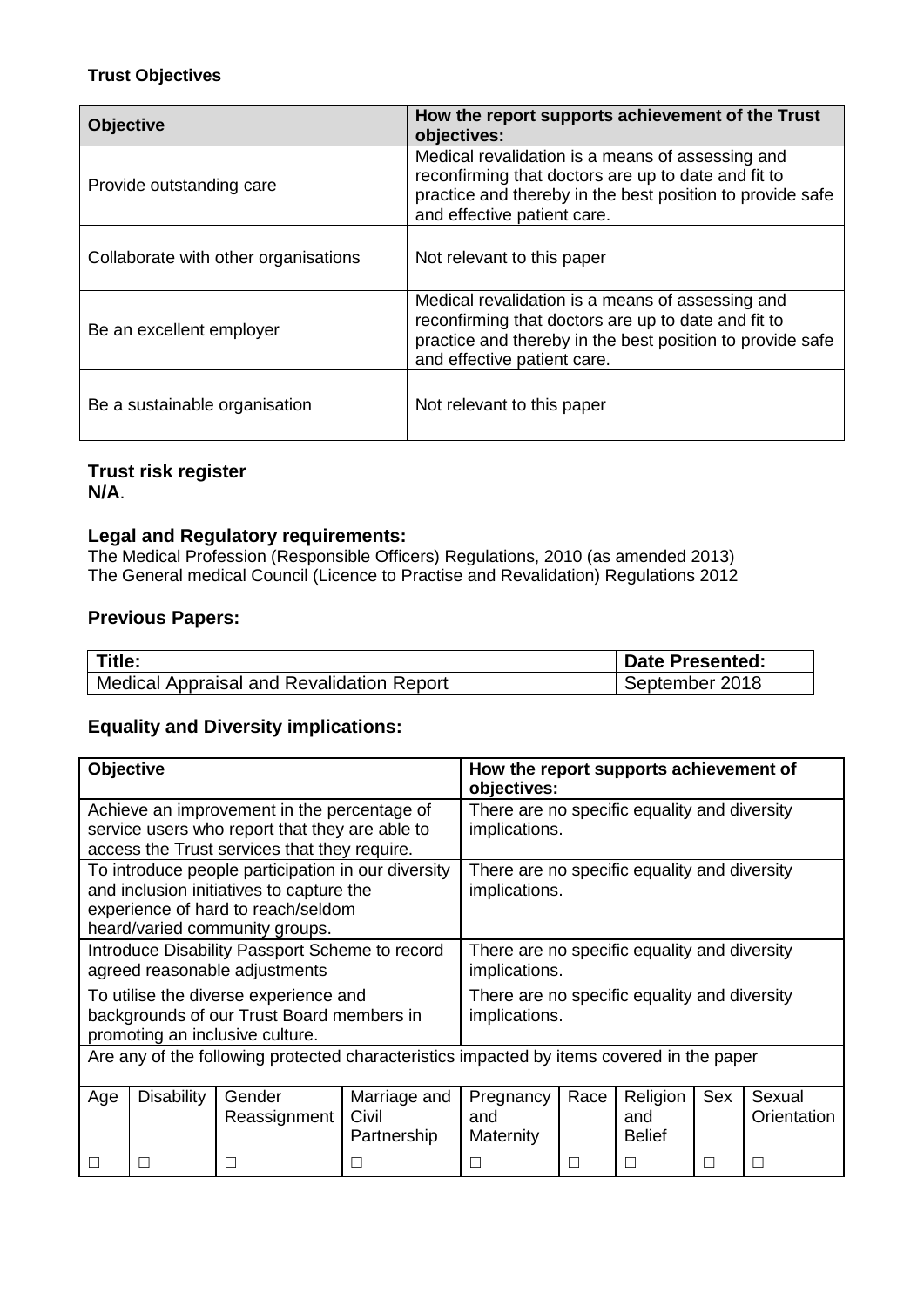# **Designated Body Annual Board Report**

# **Cambridgeshire Community Services NHS Trust**

### **Section 1 – General:**

The Board of Cambridgeshire Community Services NHS Trust can confirm that:

- 1. The Annual Organisational Audit (AOA) for this year has been submitted. Date of AOA submission: 18 June 2019
- 2. An appropriately trained licensed medical practitioner is nominated or appointed as a responsible officer.

Dr David Vickers is formally appointed to the post of Responsible Officer

3. The designated body provides sufficient funds, capacity and other resources for the responsible officer to carry out the responsibilities of the role.

Yes

4. An accurate record of all licensed medical practitioners with a prescribed connection to the designated body is always maintained.

Yes. The Trust has a database system to monitor the appraisal progress and provide an accurate record of the current status.

5. All policies in place to support medical revalidation are actively monitored and regularly reviewed.

Yes. There is a current revalidation and appraisal policy, which is subject to formal review, in line with Trust processes.

6. A peer review has been undertaken of this organisation's appraisal and revalidation processes.

GMC-approved appraiser training has been provided with refresher course to follow every 3 years to which all continuing appraisers are required to attend, in accordance with CCS policy. Failure to refresh training will lead to cessation of appraiser role until training is done.

The medical appraisal and revalidation process has been reviewed as part of the Trust's programme of Internal Audit, and the resulting action plan incorporated into the appraisal and revalidation process.

7. A process is in place to ensure locum or short-term placement doctors working in the organisation, including those with a prescribed connection to another organisation, are supported in their continuing professional development, appraisal, revalidation, and governance.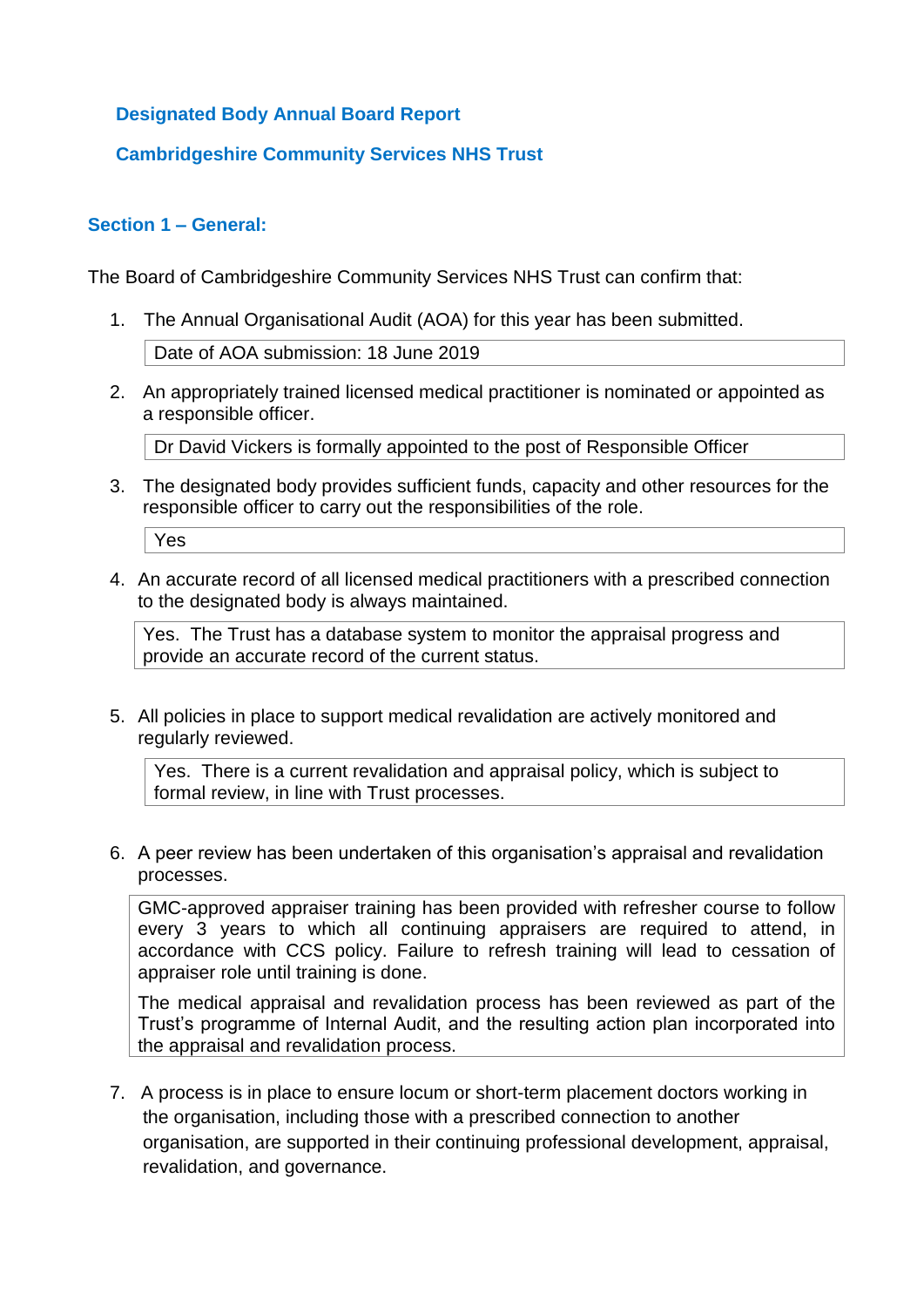Where appropriate the necessary facilitation/support is provided to doctors in such circumstances.

### **Section 2 – Effective Appraisal**

**1.** All doctors in this organisation have an annual appraisal that covers a doctor's whole practice, which takes account of all relevant information relating to the doctor's fitness to practice (for their work carried out in the organisation and for work carried out for any other body in the appraisal period), including information about complaints, significant events and outlying clinical outcomes.

95.7% of connected doctors have received an annual appraisal covering a doctors' whole practice. Of the remaining 3.3% there are validated reasons approved by the responsible officer for not having undertaken an appraisal.

**2.** Where in Question 1 this does not occur, there is full understanding of the reasons why and suitable action is taken.

There were three doctors who did not undertake an appraisal. Two of the doctors were part of a TUPE transfer out of the Trust, who were both short term locum contractual appointments but were connected on the 31 March – therefore still included within the figures. The other doctor also had a valid reason for not having partaken in an appraisal – this reason is not disclosed.

**3.** There is a medical appraisal policy in place that is compliant with national policy and has received the Board's approval (or by an equivalent governance or executive group).

There is a ratified Medical Appraisal and Revalidation Policy in place.

**4.** The designated body has the necessary number of trained appraisers to carry out timely annual medical appraisals for all its licensed medical practitioners.

Yes. Although, this is reviewed on an ad-hoc basis where appropriate.

**5.** Medical appraisers participate in ongoing performance review and training/ development activities, to include attendance at appraisal network/development events, peer review and calibration of professional judgements (Quality Assurance of Medical Appraisers or equivalent).

Yes. The appraisal lead undertakes quality assurance against appraisals, which includes assessing a minimum of 20% of the annual appraisals undertaken throughout the year. The appraisal lead feeds back to the responsible officer on findings. As detailed above the approved appraisers also partake in training, and refresher training, at least every three years.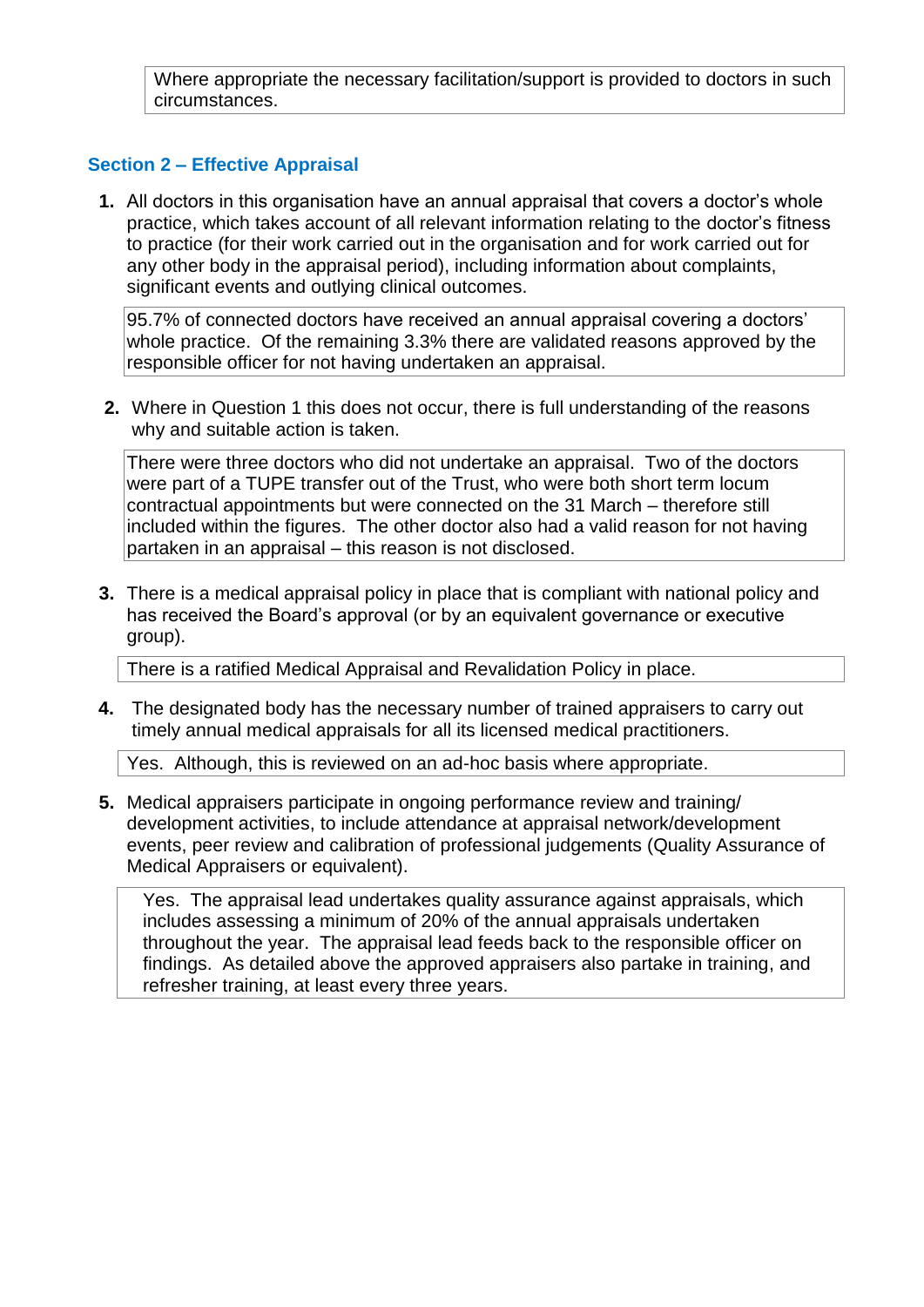**6.** The appraisal system in place for the doctors in your organisation is subject to a quality assurance process and the findings are reported to the Board or equivalent governance group.

The appraisal system includes audits which are undertaken by the Trust appraisal lead, who assesses the appraisals for quality. A report is then fed to the Medical Director to assess and address any issues as appropriate. The 2019 audit, conducted using the Progress tool (as recommended by NHSE) demonstrated good quality of appraisals.

### **Section 3 – Recommendations to the GMC**

**1.** Timely recommendations are made to the GMC about the fitness to practise of all doctors with a prescribed connection to the designated body, in accordance with the GMC requirements and responsible officer protocol.

Yes. All recommendations to the GMC have been made in a timely manner.

**2.** Revalidation recommendations made to the GMC are confirmed promptly to the doctor and the reasons for the recommendations, particularly if the recommendation is one of deferral or non-engagement, are discussed with the doctor before the recommendation is submitted.

Yes.

### **Section 4 – Medical governance**

**1.** This organisation creates an environment which delivers effective clinical governance for doctors.

Yes. All doctors have access to information on their complaints, incidents and activity.

**2.** Effective systems are in place for monitoring the conduct and performance of all doctors working in our organisation and all relevant information is provided for doctors to include at their appraisal.

Yes. Conduct and performance is monitored through general management, with the support of the Medical Director and Human Resources Team. All doctors have access to information on their complaints, incidents and activity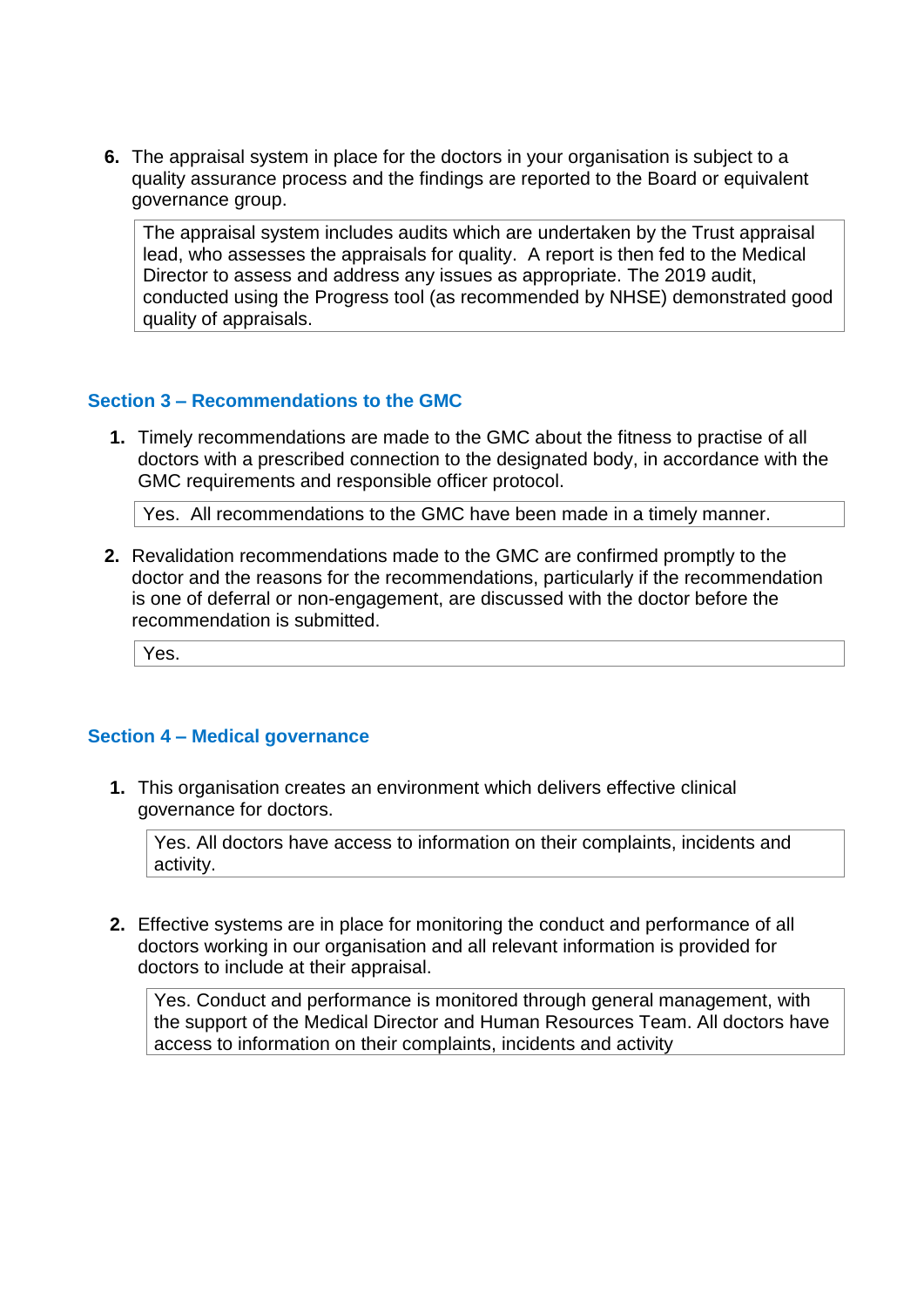**3.** There is a process established for responding to concerns about any licensed medical practitioner's fitness to practise, which is supported by an approved responding to concerns policy that includes arrangements for investigation and intervention for capability, conduct, health and fitness to practise concerns.

Yes. The Trust has a Maintaining High Professional Standards procedure which is ratified.

**4.** The system for responding to concerns about a doctor in our organisation is subject to a quality assurance process and the findings are reported to the Board or equivalent governance group. Analysis includes numbers, type and outcome of concerns, as well as aspects such as consideration of protected characteristics of the doctors.

Any doctor subject to MHPS process is notified to a designated Board nonexecutive director. External Support is provided by Practitioner Performance Advice and most cases are supported via the Trust's legal advisors.

**5.** There is a process for transferring information and concerns quickly and effectively between the responsible officer in our organisation and other responsible officers (or persons with appropriate governance responsibility) about a) doctors connected to your organisation and who also work in other places, and b) doctors connected elsewhere but who also work in our organisation.

Yes.

**6.** Safeguards are in place to ensure clinical governance arrangements for doctors including processes for responding to concerns about a doctor's practice, are fair and free from bias and discrimination (GMC governance handbook).

Yes. If there are any concerns raised, the Medical Director considers such concerns with the advice of senior HR colleagues (where deemed appropriate).

# **Section 5 – Employment Checks**

**1.** A system is in place to ensure the appropriate pre-employment background checks are undertaken to confirm all doctors, including locum and short-term doctors, have qualifications and are suitably skilled and knowledgeable to undertake their professional duties.

Yes.